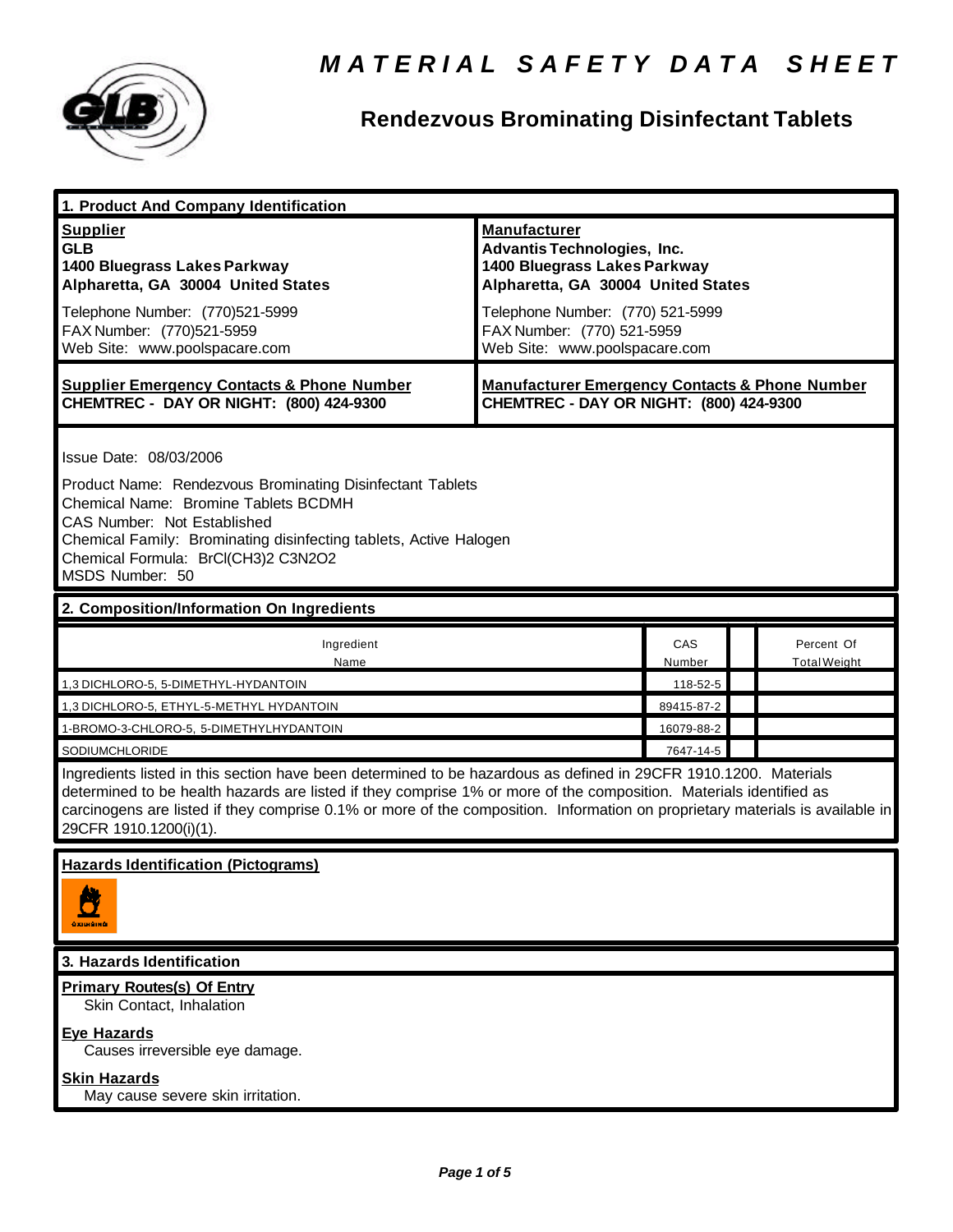## **Rendezvous Brominating Disinfectant Tablets**

## **3. Hazards Identification - Continued**

#### **Ingestion Hazards**

Aspiration hazard if swallowed. Can enter lungs and cause damage.

### **Inhalation Hazards**

Causes severe respiratory tract irritation.

## **Signs And Symptoms**

Irritation of Skin, Eyes and Respiratory Passages

**Conditions Aggravated By Exposure** None Known

### **First Aid (Pictograms)**



## **4. First Aid Measures**

#### **Eye**

Flush eyes with large amounts of running water for at least 15 minutes. Hold eyelids apart to ensure rinsing of the entire surface of the eye and lids with water. Get medical attention. If physician not available, flush for additional 15 minutes and then transport victim to medical care.

#### **Skin**

Immediately wipe away excess material with a dry cloth while removing contaminated clothing and shoes. Under safety shower, wash affected areas thoroughly with large amounts of water, and soap if available, for at least 15 minutes. Get immediate medical attention. Discard or decontaminate clothing and shoes.

### **Ingestion**

If swallowed, immediately give 3-4 glasses of water. DO NOT INDUCE VOMITING. If vomiting occurs, give fluids again. Get immediate medical attention. Have physician determine if patient's condition allows induction of vomiting or evacuation of stomach. Do not give anything by mouth to an unconscious or convulsing person.

### **Inhalation**

Remove from area to fresh air. If not breathing, clear airway and start artificial respiration. If victim is having trouble breathing, give supplemental oxygen, if available. Get immediate medical attention.

## **Fire Fighting (Pictograms)**



## **5. Fire Fighting Measures**

Flash Point: n/a °F Flammability Class: Not Flammable

### **Fire And Explosion Hazards**

Material is combustable in a fire and produces gases of hydrogen bromide, bromine gas-nirtogen oxides, and hydrogen chloride.

### **Extinguishing Media**

Use CO2 (Carbon Dioxide), dry chemical, or water spray

### **Fire Fighting Instructions**

Firefighters should wear self-contained breathing apparatus and full protective gear.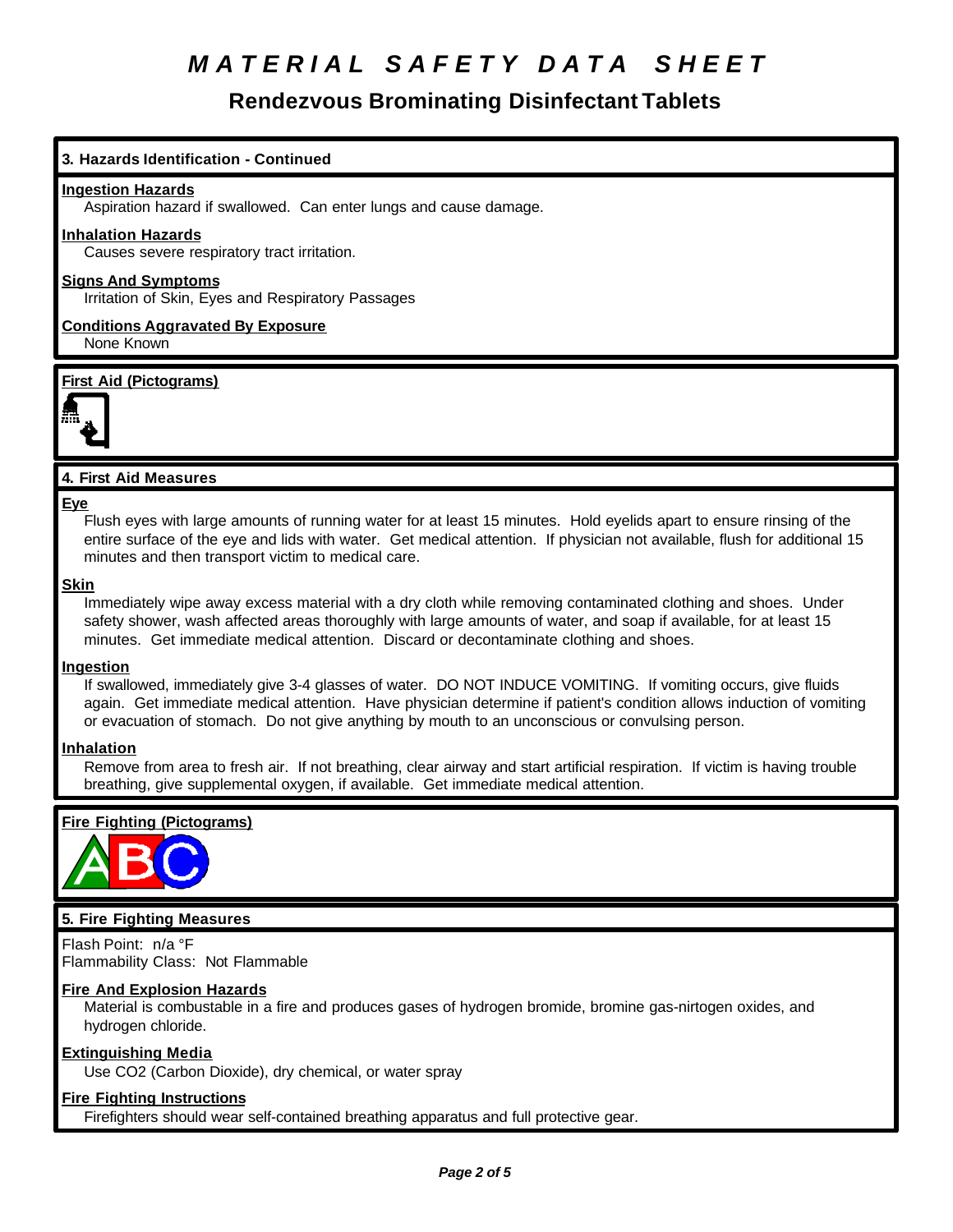## **Rendezvous Brominating Disinfectant Tablets**

## **6. Accidental Release Measures**

Clean up spill immediately. Carefully sweep up material and place in a compatable container for reclamation. Use appropriate containers to avoid environmental contamination.

## **7. Handling And Storage**

## **Handling And Storage Precautions**

**Keep out of reach of children.** Store material in a cool and dry place away from oxidizers. Use only with adequate ventilation. Avoid breathing dust.

### **Handling Precautions**

Avoid breathing dust or vapor. Avoid contact with skin and clothing. Avoid contact with eyes. Avoid creating dust. Long sleeves and pants required to prevent prolonged or repeated skin contact.

### **Storage Precautions**

Do not reuse container. Store in a cool dry place. Store away from Oxidizing agents.

## **Work/Hygienic Practices**

Use safe chemical handling procedures suitable for the hazards presended by this material.

## **Protective Clothing (Pictograms)**



## **8. Exposure Controls/Personal Protection**

### **Engineering Controls**

Use with adequate general and local exhaust ventilation.

### **Eye/Face Protection**

Safety glasses with side shields or goggles.

### **Skin Protection**

Chemical-resistant gloves.

### **Respiratory Protection**

General room ventilation is normally adequate. The level of respiratory protection needed should be based on the required protection factor after evaluating chemical exposures using appropriate industrial hygiene monitoring and/or OSHA guidance.

## **9. Physical And Chemical Properties**

## **Appearance**

White tablet

**Odor**

Halogen

Chemical Type: Mixture Physical State: Solid Melting Point: DECOMPOSES °F Boiling Point: n/a °F Specific Gravity: 1.8-2.0 Molecular Weight: NOT DETERMINED Percent Volitales: NOT DETERMINED Vapor Pressure: NOT APPLICABLE Vapor Density: NOT VOLATILE Solubility: 0.2% @ 25C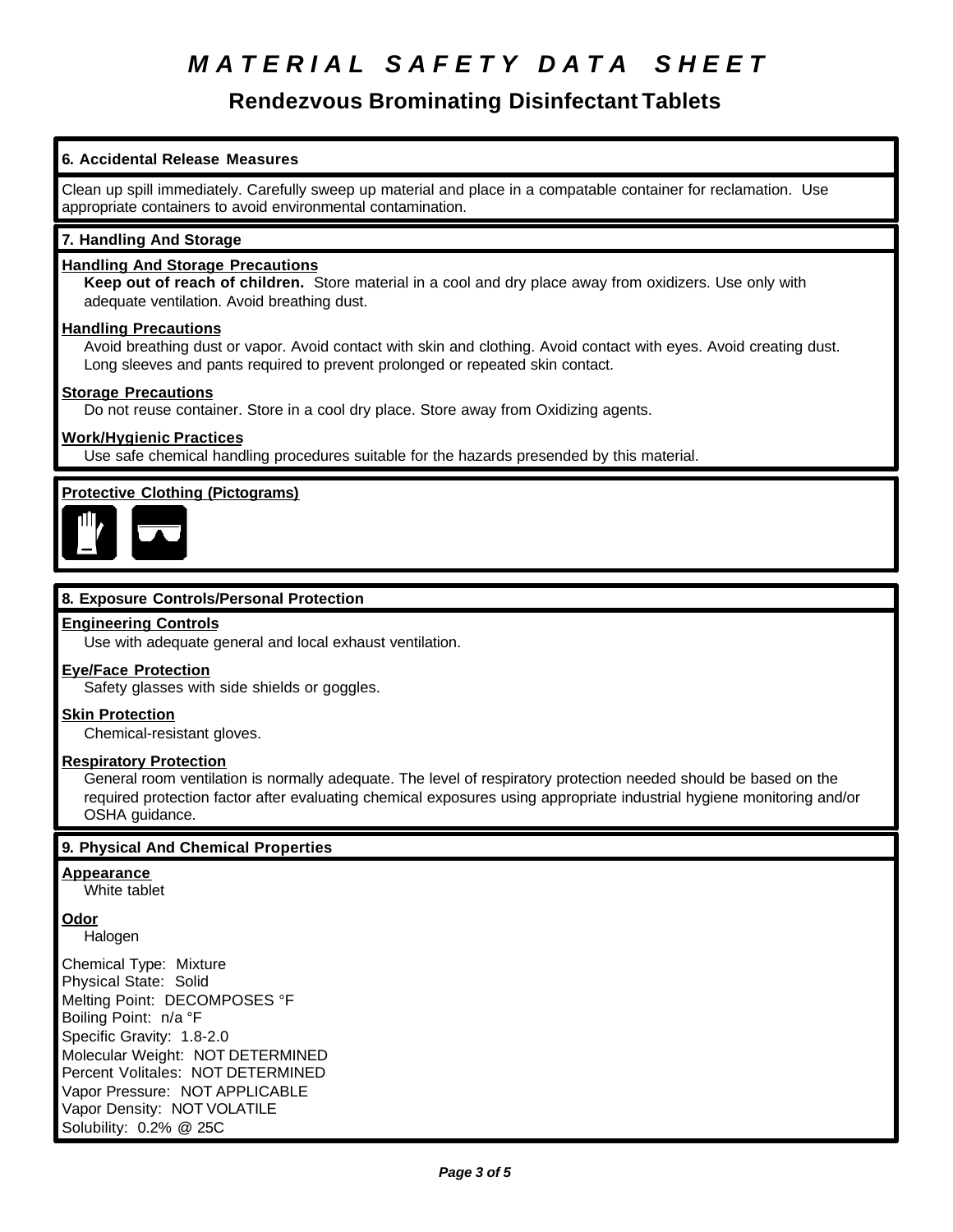## **Rendezvous Brominating Disinfectant Tablets**

| 9. Physical And Chemical Properties - Continued                                                                                                                                                                                                                                                                                                                                    |
|------------------------------------------------------------------------------------------------------------------------------------------------------------------------------------------------------------------------------------------------------------------------------------------------------------------------------------------------------------------------------------|
| Odor - Continued<br>Evaporation Rate: n/a                                                                                                                                                                                                                                                                                                                                          |
| 10. Stability And Reactivity                                                                                                                                                                                                                                                                                                                                                       |
| Stability: STABLE<br>Hazardous Polymerization: WILL NOT OCCUR                                                                                                                                                                                                                                                                                                                      |
| <b>Incompatible Materials</b><br>Acids/Bases and Oxidizers/Reducing agents Organic chemicals                                                                                                                                                                                                                                                                                       |
| <b>Hazardous Decomposition Products</b><br>Bromine gas, Hydrogen Bromide, Hydrogen Chloride                                                                                                                                                                                                                                                                                        |
| 11. Toxicological Information                                                                                                                                                                                                                                                                                                                                                      |
| <b>Eye Effects</b><br>eye irritation (rabbit) : Severe irritant and corrosive                                                                                                                                                                                                                                                                                                      |
| <b>Skin Effects</b><br>skin irritation (rabbit - Draize test) : Corrosive to both abraded and unabraded skin<br>skin corrosivity (rabbit - US DOT test) : Not corrosive                                                                                                                                                                                                            |
| <b>Acute Oral Effects</b><br>oral LD50 (rat) : 468-477 mg/kg                                                                                                                                                                                                                                                                                                                       |
| <b>Chronic/Carcinogenicity</b><br>Direct skin and/or eye contact can result in severe skin and eye irritation that may produce irreversable damage.<br>Inhalation can cause severe irritation of nose, throat, and lungs                                                                                                                                                           |
| 12. Ecological Information                                                                                                                                                                                                                                                                                                                                                         |
| <b>Acute Toxicity - Fish And Invertebrates</b><br>LC50 (rainbow trout - 96 hours) : 0.5 mg/L<br>LC50 (bluegill sunfish - 96 hours) :<br>$1.2$ mg/L<br>LC50 (Daphnia magna - 48 hours) :<br>$0.4$ mg/L<br>LC50 (mysid shrimp - 96 hours) :<br>$0.93$ mg/L<br>LC50 (sheepshead minnow - 96 hours):<br>1.4 mg/L (as Br2)<br>LC50 (eastern oysters - 96 hours) :<br>0.84 mg/L (as Br2) |
| 13. Disposal Considerations                                                                                                                                                                                                                                                                                                                                                        |
| Refer to applicable local, state and federal regulations as well as industry standards.                                                                                                                                                                                                                                                                                            |
| 14. Transport Information                                                                                                                                                                                                                                                                                                                                                          |
| <b>Proper Shipping Name</b><br>OXIDIZING SOLID, N.O.S. (BROMO CHLORO-5, 5-DIMETHYLHYDANTOIN)                                                                                                                                                                                                                                                                                       |
| <b>Hazard Class</b><br>5.1, PGII (<= 1kg Consumer Commodity ORM-D)                                                                                                                                                                                                                                                                                                                 |
| <b>DOT Identification Number</b><br>UN1479                                                                                                                                                                                                                                                                                                                                         |